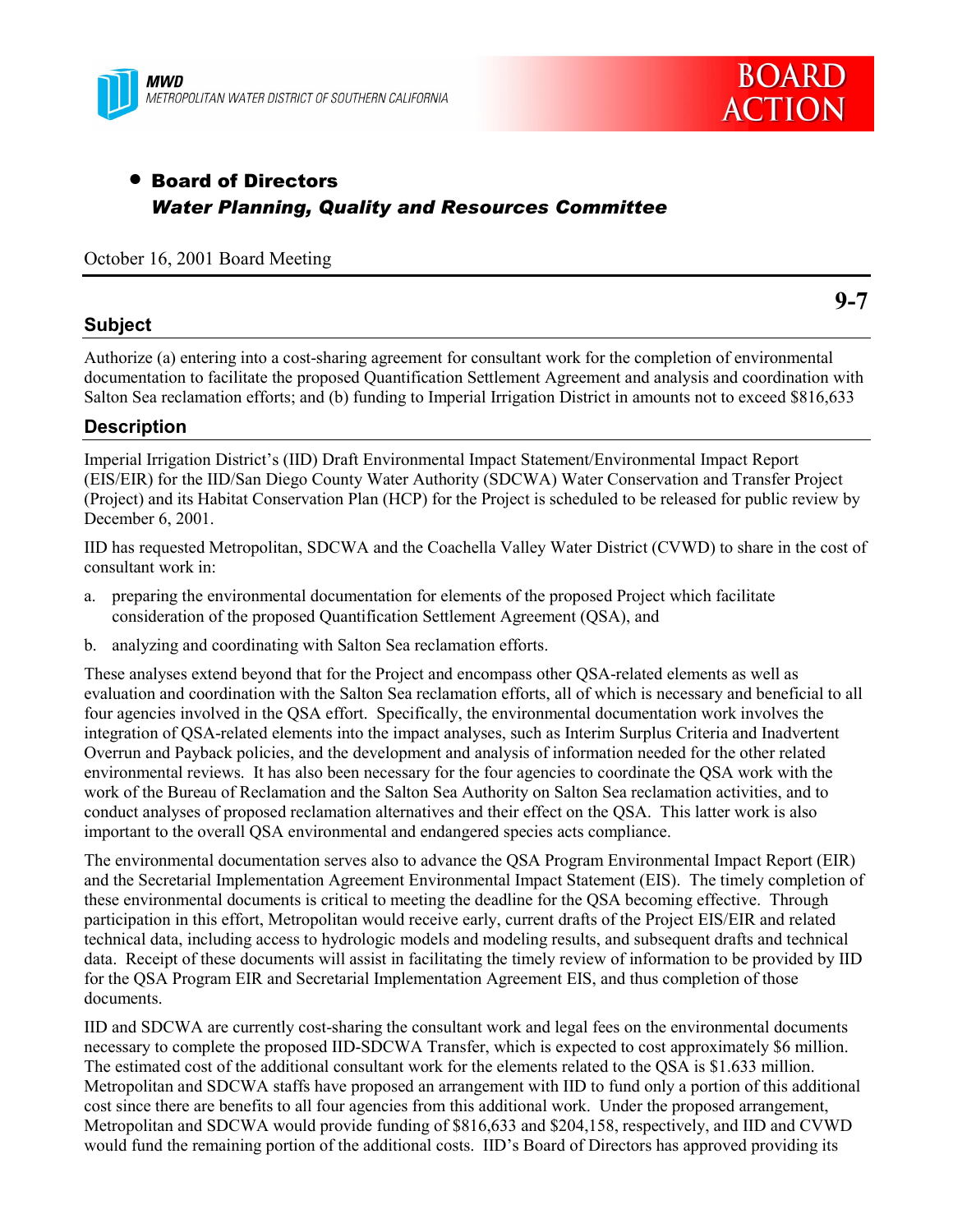share of the cost under this proposed arrangement. Metropolitan's share represents 50 percent of the additional cost of \$1.633 million.

As part of the October 1999 Key Terms for Quantification Settlement, Metropolitan agreed to consider the assumption of post-QSA effective date mitigation costs beyond the environmental cost caps of others. It has been proposed by the staffs of IID and Metropolitan that such post-QSA effective date mitigation costs beyond the environmental cost caps of others would be shared in a ratio of 2/3 by IID and 1/3 by Metropolitan. Contingent upon resolution of these cost-sharing issues for QSA-related mitigation between IID and Metropolitan, funds would be released to IID as follows:

- Upon receipt of current drafts and technical data:  $$510,395$
- Upon release of the Water Transfer Draft EIS/EIR and HCP: \$306,237

# **Policy**

By Minute Item 43767, dated October 18, 1999, the Metropolitan Board approved the use of the *Key Terms for Quantification Settlement Among the State of California, IID, CVWD, and MWD* (Key Terms) as the basis for completing a new QSA among the parties to the Key Terms.

# **CEQA**

The proposed actions are not defined as projects under the California Environmental Quality Act (CEQA), because they involve continuing administrative activities, such as general policy and procedure making (Section 15378(b)(2) of the State CEQA Guidelines). In addition, the proposed actions are not subject to CEQA because they involve the creation of government funding mechanisms or other government fiscal activities, which do not involve any commitment to any specific project which may result in a potentially significant physical impact on the environment (Section 15378(b)(4) of the State CEQA Guidelines).

The CEQA determination is: Determine that the proposed actions are not subject to CEQA per Sections 15378(b)(2) and 15378(b)(4) of the State CEQA Guidelines.

### **Board Options/Fiscal Impacts**

### **Option #1**

Adopt the CEQA determination and contingent on resolution of cost sharing for QSA-related mitigation,

a. authorize the Chief Executive Officer to enter into a cost sharing agreement with IID, CVWD, and SDCWA for completion of environmental documentation facilitating consideration of the QSA, and analysis and coordination with Salton Sea reclamation efforts in a form approved by the General Counsel; and

b. provide funding to IID in amounts not to exceed \$816,633.

**Fiscal Impact:** \$816,633.

### **Option #2**

Adopt the CEQA determination and direct the Chief Executive Officer to renegotiate the terms of the costsharing agreement.

**Fiscal Impact:** Additional cost for staff time to renegotiate the agreement.